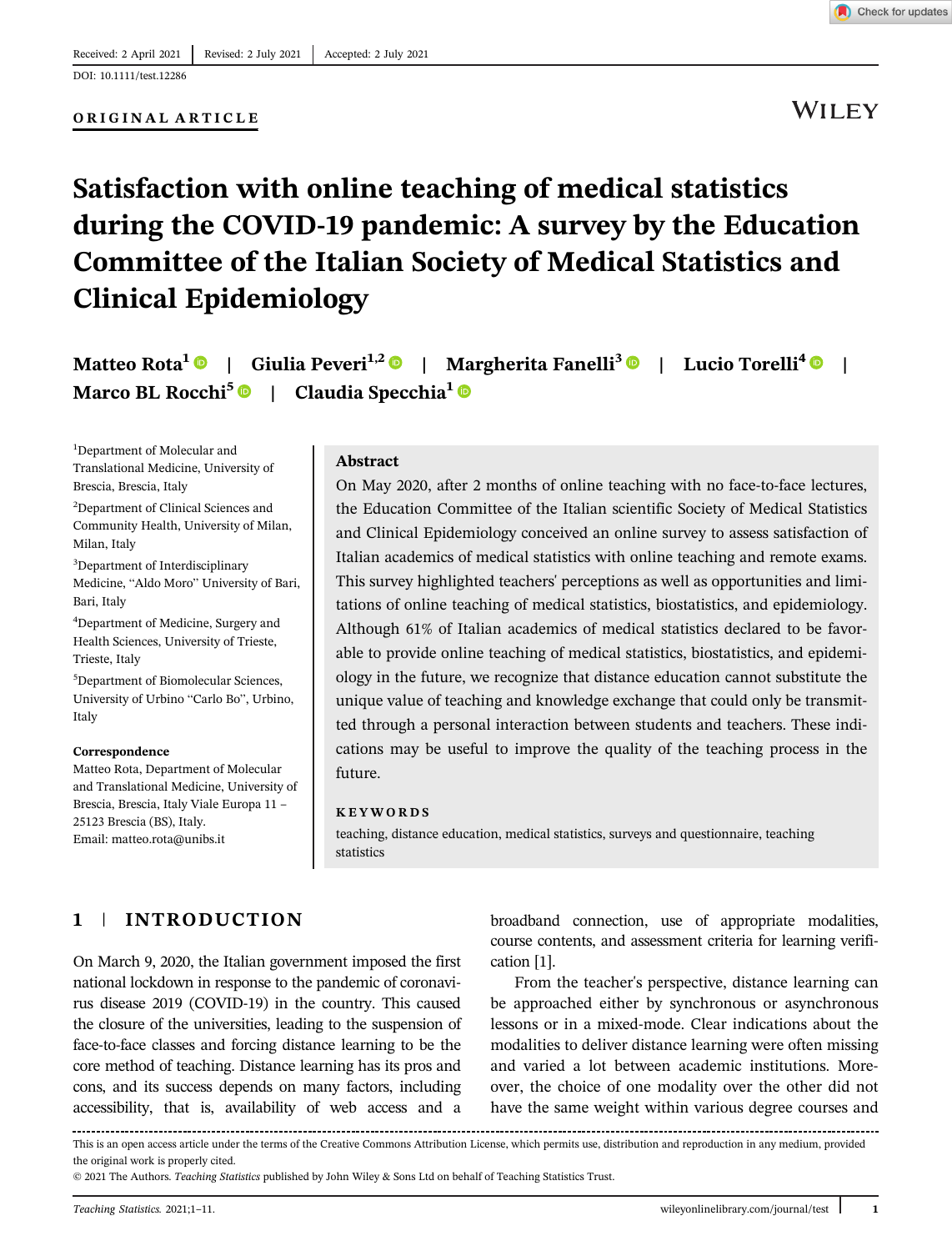# 2 ROTA ET AL.

disciplines. None of the Italian public universities traditionally used distance learning and was prepared to approach it.

The Education Committee of the Italian scientific Society of Medical Statistics and Clinical Epidemiology (SISMEC) [14] has the mission to promote initiatives aimed at harmonizing the objectives and the teaching of medical statistics in tertiary education degree courses. With the suspension of face-to-face teaching activities, the Committee wondered at a national level about the comparison of methods for delivering online courses of medical statistics, biostatistics, and epidemiology, as well as possible tools for evaluating the students' acquired knowledge. In fact, a crucial role is played by modalities for carrying out online exams, including the use of proctoring software for students' remote control.

After 2 months of distance learning with no face-toface lectures, in May 2020, the Committee conceived an online survey to be administered to the Italian academics with a twofold aim: on the one hand, to highlight the limitations of online teaching, and on the other hand, to highlight some opportunities that the situation had generated, including the degree of teachers' satisfaction.

# 2 | THE PANORAMA OF MEDICAL STATISTICS TEACHING IN ITALIAN UNIVERSITIES

The teaching of medical statistics to undergraduate medical students has been the matter of discussion for long time, and it have leant toward application of the evidence-based medicine (EBM) paradigm [12]. In Italy, medical statistics courses encompass the application of classical statistical knowledge to medical data as well as those in the wider field of health sciences. Topics comprise classical statistical concepts and methods such as descriptive statistics, data visualization, statistical inference, diagnostic accuracy, measures of association, and regression analysis with emphasis on study design. At the end of the course, students are expected to be able to observe and measure physical phenomena and develop statistical models to describe them.

The theoretical coverage of quantitative methods is often integrated by the development of practical technical skills in order to allow the analysis of real medical data using an appropriate statistical software.

Moreover, in accordance with the EBM paradigm, courses of medical statistics aim to provide students the knowledge for the critical appraisal of the published evidences in relation to their work context with special reference to clinical trials, epidemiology, and clinical or laboratory research.

# 3 | METHODS

# 3.1 | Survey development

This online survey, conceived by the Education Committee of the Italian scientific SISMEC [14], aimed to collect data on the provision and effectiveness of online teaching and exams of medical statistics, biostatistics, and epidemiology during the suspension of face-to-face didactic activities ordered by the decree of the Presidency of the Council of Ministers of February 23, 2020, to contain the effects of the COVID-19 pandemic. Data have been collected anonymously, for the sole purpose of the research, in compliance with the EU General Data Protection Regulation no. 679/2016 and with the Italian Legislative Decree no. 196/2003 (amended by Legislative Decree no. 101 of 10.08.2018).

The survey was built using Microsoft Forms and was structured into four sections containing a total of 45 questions. The first part collected information about the academic role, age, and gender of the respondent. The second one included 21 questions on online teaching, ranging from the number of courses provided online, and the number of students expected to attend them, to the perceived teacher's satisfaction with online teaching. Similarly, the third part of the survey was focused on online exams and included 17 questions ranging from the modalities of delivery to the technical problems encountered during online exam sessions, to the perceived teacher's satisfaction. The final section of the survey included four questions on future perspectives of online teaching of medical statistics, biostatistics, and epidemiology. The full list of questions is reported in the Table S1.

# 3.2 | Survey administration

On April 30, 2020, we accessed the online freely available official database of the Italian Ministry of Education, University and Research [9] in order to identify the list of Italian academics of medical statistics. The institutional e-mail addresses of the identified academics were then retrieved either from the SISMEC members list and profiles or directly from their university's website.

On May 18, 2020, an e-mail providing with information about the aims of the survey, and the URL link to access it, was sent out to the 122 Italian academics of medical statistics. No incentives were provided to complete the online questionnaire, which took approximately 10 minutes. A follow-up e-mail was sent out after 1 week, while a final reminder was sent 3 days before the closing date planned on May 31, 2020. The survey was also publicized on the SISMEC website [14] and through the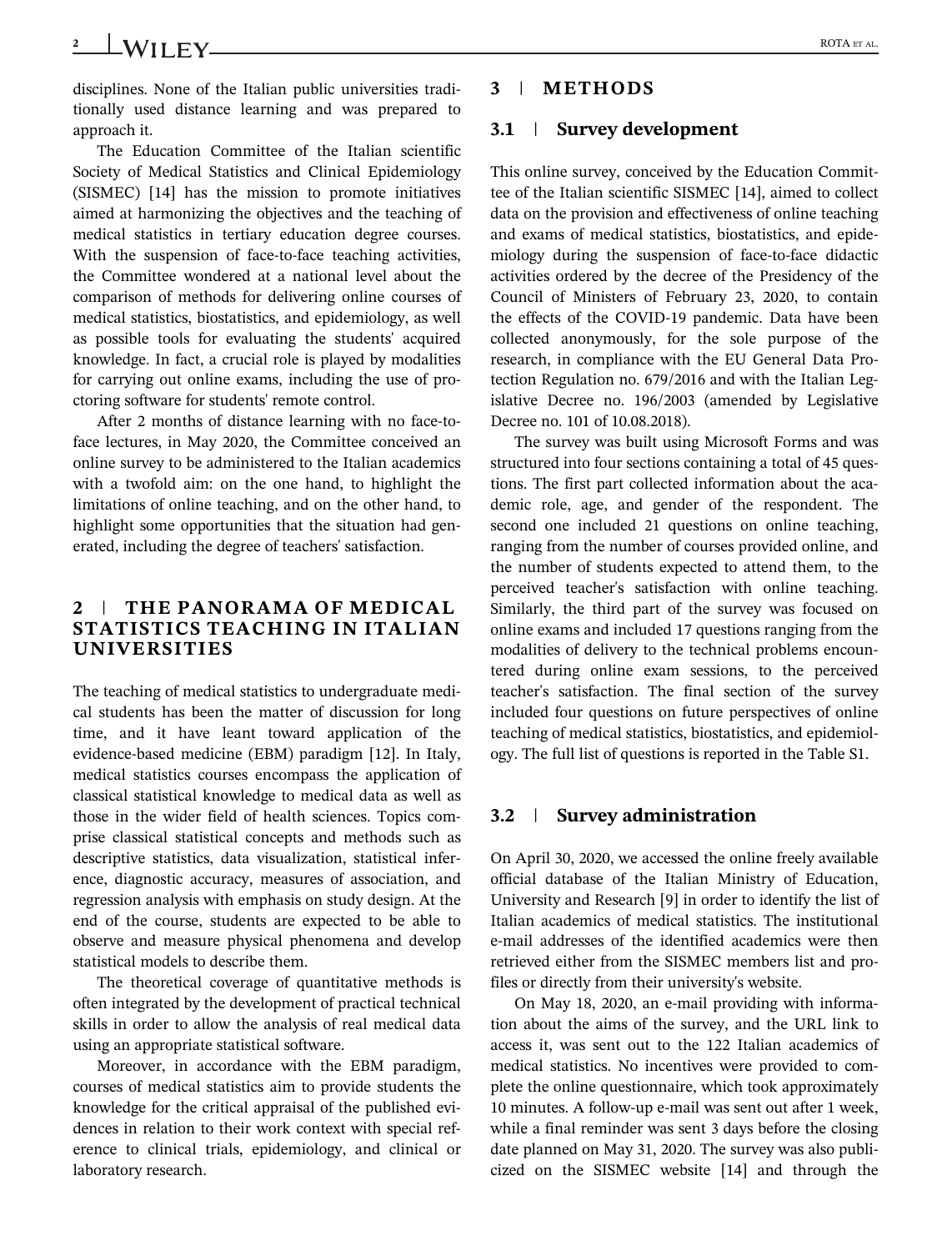society's newsletter in order to reach the adjunct professors who were not listed in the national database [9]. All responses were anonymous and confidential.

## 3.3 | Statistical analysis

Categorical variables were described in terms of frequencies, while continuous variables were described in terms of median and range. Bar plots were used to graphically represent results from selected questions.

Satisfaction was defined with a score greater than or equal to 7/10 at the survey questions "From 1 to 10, how much did you enjoy delivering online teaching?" and "From 1 to 10, how much did you enjoy delivering online exams?," respectively. Relative association measures were computed as ratio of satisfaction proportions within strata of factors influencing teachers' satisfaction with online teaching and online exams. Uncertainty among estimates was assessed through the 95% confidence intervals (CIs).

Analyses were carried out through SAS version 9.4 (SAS Institute Inc., Cary, North Carolina), and graphs

## 4 | RESULTS

Core Team).

A total of 94 questionnaires were completed by Italian academics of medical statistics, including five adjunct professors (Table A1). Among all the responders, 23 (24%) were full professors, 39 (41%) associate professors, 27 (29%) assistant professors, and 5 (5%) adjunct professors. Gender resulted fairly balanced with a slight predominance of females (54%).

The main items of the survey are summarized in Table S1. By the time the survey was sent out and completed, 88 academics (94%) had switched to online teaching, while only 37 (39%) declared a previous experience with online teaching.

The online teaching experience during the first months of the COVID-19 pandemic was different with regards to the number of teaching hours, the number of courses, and the number of students. As for the latter





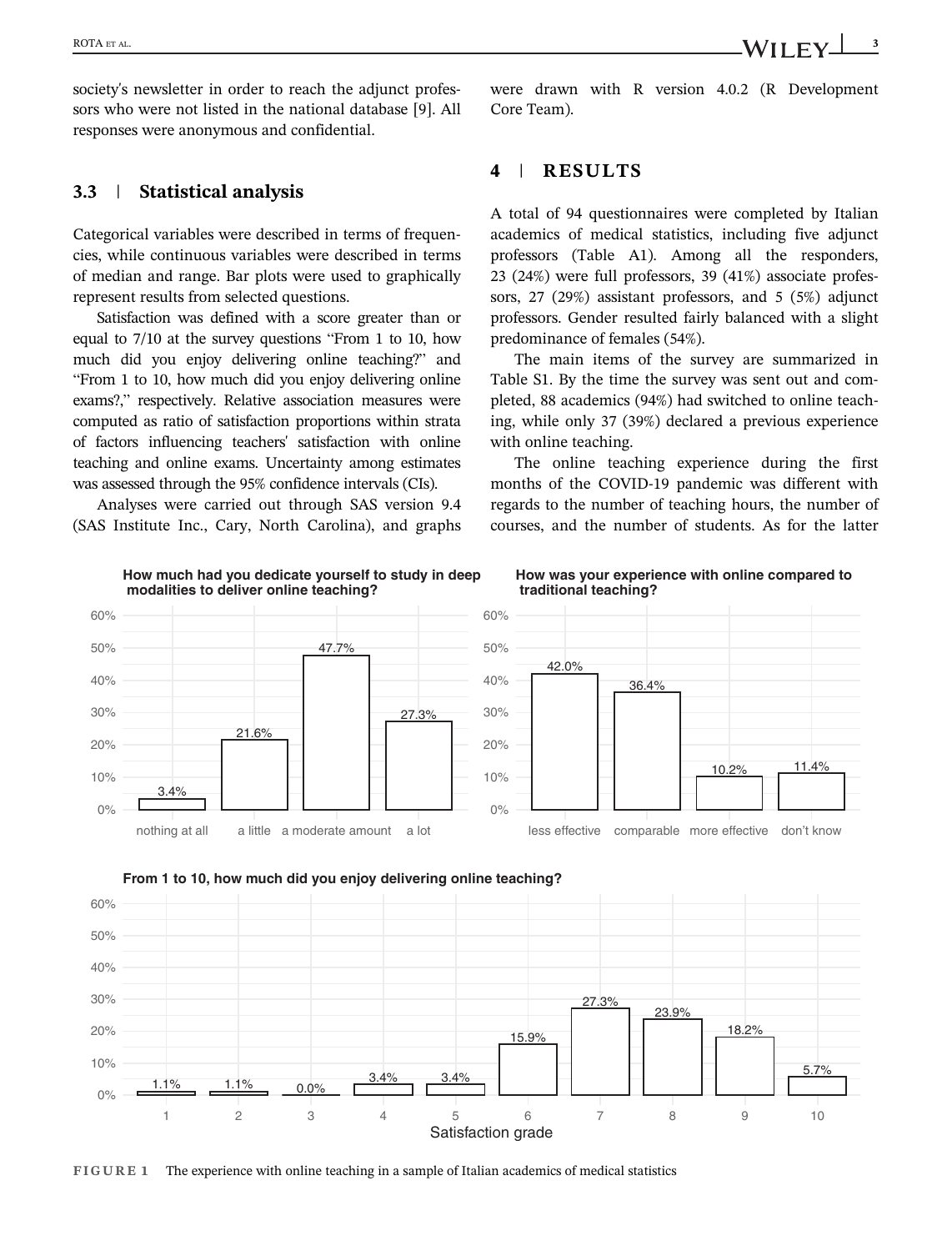# 4 ROTA ET AL.

point, the median of student numbers for the most attended course was 100. Educational provision varied across our sample: 21 (24%) chose to provide their lessons only asynchronously, 31 (35%) only synchronously, 18 (20%) synchronously but also provided asynchronous material, and 18 (20%) alternating the two modalities. Although technical difficulties during online teaching were experienced by 19 (22%) academics, a satisfaction score of 7 or more out of 10 was reached by 66 of them (75%).

Overall, the effort put into online teaching was high: three out of four academics declared they had dedicated themselves to study in deep online teaching modalities from a moderate amount to a lot. Nevertheless, 42% still found online teaching less effective than traditional modalities (Figure 1).

Among academics who had already delivered online exams at the time of the survey (73%), 20 (22%) choose an oral, 26 (29%) a written, and 37 (41%) a mixed (oral and written) modality. In the presence of large classes, it was necessary to organize multiple online rounds for the same exam. A satisfaction score of 7 or more out of 10 for online exams was declared by 40 academics (62%).

The experience with online exams was judged more difficult compared to the experience with online teaching, and relatively more negative evaluations were expressed (10% scores of 1 or 2 out of 10) (Figure 2). Students' evaluations with online compared to traditional exams were comparable for more than half of the sample (52%).

Association between teaching variables and satisfaction with online teaching is reported in Table A2.

Although there was no statistical significance, 67% of academics aged 40 or lower were satisfied with online teaching as compared to 87% of those aged 61 years or older. A slightly higher satisfaction was declared by males (78%) than females (72%). With reference to the academic role, 65% of full professors were satisfied as compared to 78% of associate professors and 76% of assistant professors.

Satisfaction was higher when the number of teaching hours and the amount of teaching courses increased.





FIGURE 2 The experience with online exams in a sample of Italian academics of medical statistics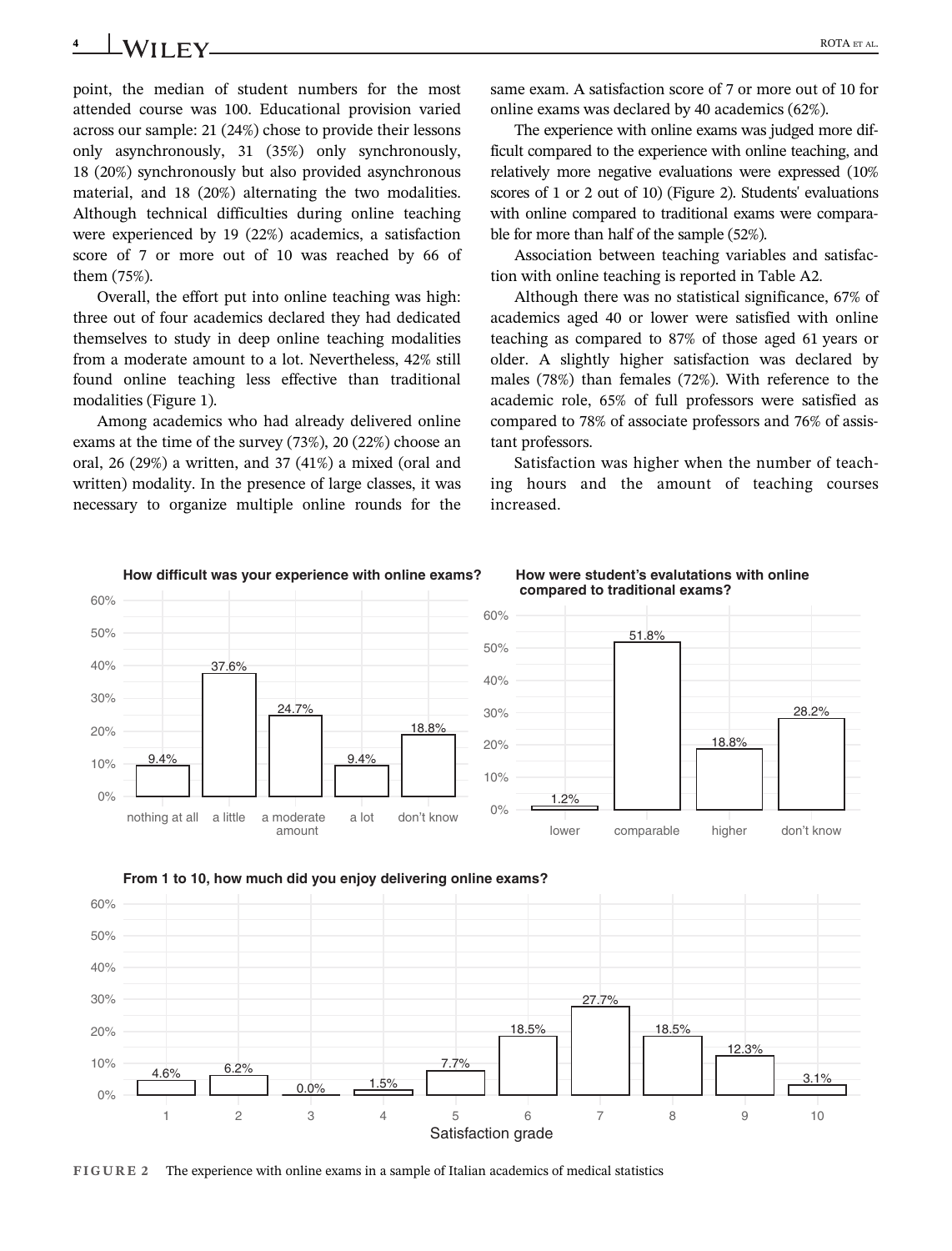





FIGURE 3 Perspectives of online teaching of medical statistics, biostatistics, and epidemiology in a sample of Italian academics of medical statistics

Conversely, it was negatively influenced by an excessive number of students and technical difficulties.

The adoption of multiple teaching modalities has been judged as the most satisfactory solution.

Association between teaching variables and satisfaction with online exams is reported in Table A3.

Having experienced technical difficulties was strongly associated with a lower satisfaction. No other factor, among those considered, was found to be statistically significant, but indicators of more complex exam administration modalities, such as the need to create multiple rounds for the same exam and provision of both oral and written online exams, were inversely associated with satisfaction.

For what concerns future perspectives, 61% of the academics declared to be keen to provide again online teaching in the future and 35% would be open to explore different modalities for online teaching. Overall, 65% of them gave to their perceived effectiveness of online teaching of medical statistics, biostatistics and epidemiology a score of at least 7 out of 10 (Figure 3).

### 5 | DISCUSSION

The COVID-19 pandemic has changed our lives and determined a deep change in all educational activities. Although a year has already passed since the outbreak, at the time of writing (March 2020) higher tertiary education is still provided online in Italy and in other countries in the world. For this reason, a continuous assessment of teachers' opinions, students' needs, and critical points related to distance educational activities is mandatory to improve the quality of the teaching process [3].

The Education Committee of the Italian scientific SISMEC [14] has long been promoting initiatives aimed at harmonizing the objectives and the contents of medical statistics, biostatistics, and epidemiology courses in higher tertiary education, including Bachelor and Master of Science degree courses, postgraduate first and secondlevel masters, specialization schools in the medical area and PhD courses. On May 2020, the Committee carried out a survey to evaluate the perception of Italian academics of medical statistics on online teaching and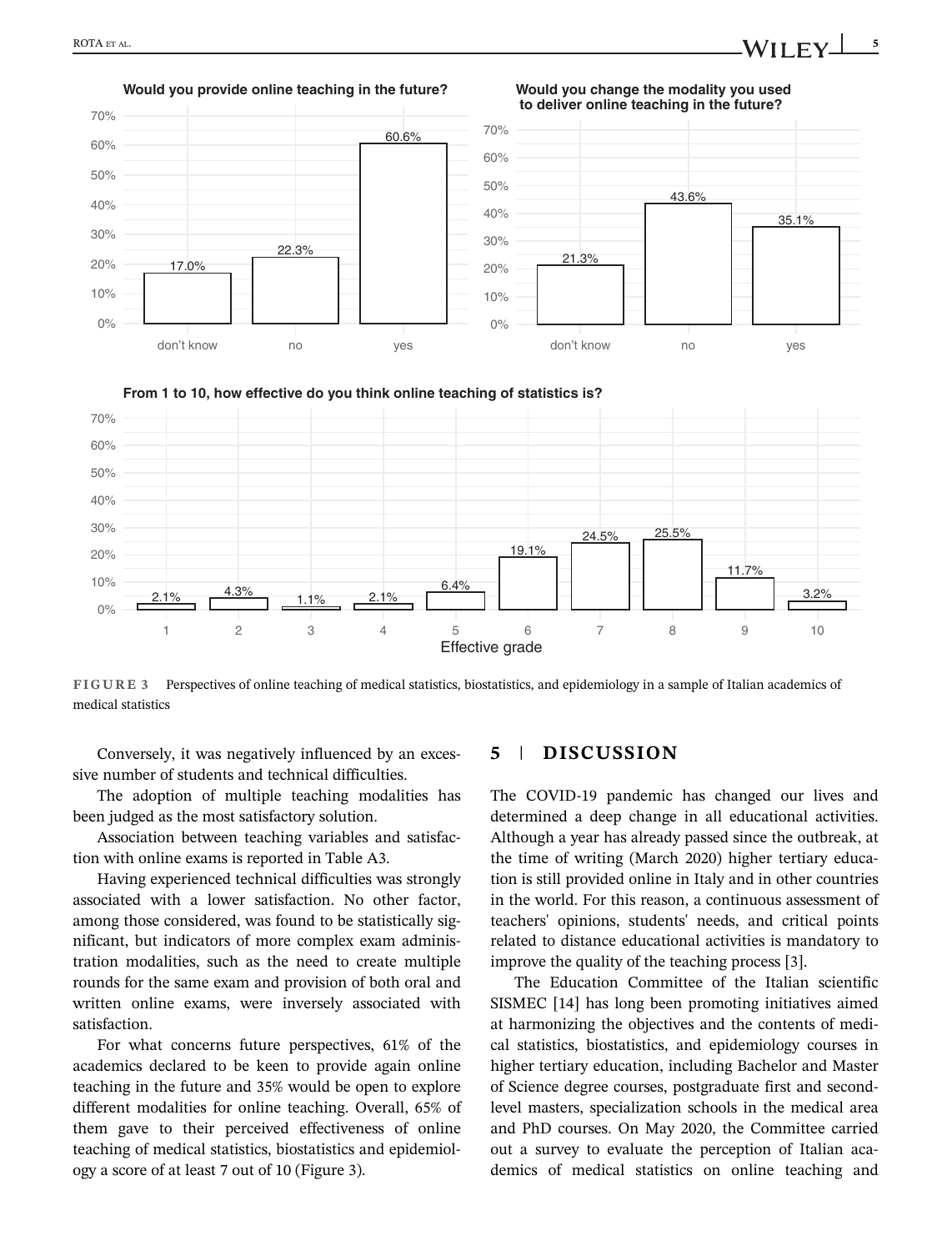6 **WII FY** ROTA ET AL.

remote exams during the COVID-19 pandemic. The response rate was 73%, showing a widespread interest toward issues related to online teaching of medical statistics and administration of remote exams.

Although only 39% of Italian academics declared a previous experience with online teaching before the suspension of in-presence didactic activities due to the COVID-19 pandemic, our survey showed a median satisfaction score with online teaching of 7 out of 10. Indeed, the survey showed that there was a balance between teachers who judged online teaching comparable or even more effective than in-presence teaching as compared to those who did not. It has also to be pointed out that 75% of Italian academics of medical statistics had dedicated themselves to study in deep the modalities to provide online teaching, as they were forced by the COVID-19 outbreak to move all teaching courses online without the possibility to properly design an online course, one of the most powerful factors impacting successful online learning outcomes [16]. Despite such a positive framework, some drawbacks were highlighted, including the lack of adequate personal interaction between students and teachers even when lessons were carried out through synchronous modalities [2]. The lack of a personal relationship also prevents teachers to get a feedback of students' learning. Several recent pieces of research [7,10,15] showed that online teaching increased gaps in students' success, resulting in a lower performance for those students with weak academic backgrounds who suffered most from the loss of the teacher– student interaction. In contrasts to these findings, our survey highlighted that student's performance was comparable (52%) or even higher (19%) in online as compared to in-presence exams, in line with the findings by Ni [13] and with a review by Merisotis and Phipps [11]. The effectiveness of teaching statistics through a distance learning course as compared to a face-to-face course was a matter of discussion for a long time. A survey by Harrington [8] published more than 20 years ago suggested that students can learn statistics successfully through distance courses, but some students might need additional assistance or do better in a traditional format.

One of the success keys of online teaching lies in the easy way to quickly share educational materials to students through the University's learning management system (LMS). Previous published research showed that electronic delivery of course contents was associated with improved student outcomes [4]. Conversely, the most frequent problem was related to network connectivity. Several teachers experienced slow web connections or network problems, which led sometimes to a temporary suspension of synchronous lessons. For teachers who chose to deliver didactic activities through asynchronous modalities, difficulties arose during the upload of educational material, including lessons registrations, to the University's LMS, either due to a system overload or due to a slow internet connection.

Experience with remote exams was less satisfactory as compared to online teaching. Although the median satisfaction score with remote exams was 7 out of 10, more than 25% of Italian academics of medical statistics declared to be not fully satisfied. The most preferred modality to deliver remote exams was a combination of oral and online tests, the latter being administered either through the University's LMS or through other software. One in five teachers delivered oral exams only. However, the drawback of oral exams for large classes was the need to organize multiple online rounds for the same exam session. This translated into a full-time engagement lasting several days for those academics involved in more than one course. Despite such evident limitation, satisfaction with remote exams did not appear to be related to the need of organizing multiple online rounds for the same exam. More interestingly, our survey showed that satisfaction with remote exams was significantly lower in those who experienced technical difficulties or problems. These difficulties included network connectivity issues, as well as the lack of teachers' knowledge on software to deliver remote exams. To this aim, the university's IT service has a pivotal role in the continuous dissemination of advancements and updates of didactic software and services available to teachers. Nowadays, university's LMSs allow to deliver written exams structured as online quiz using e-proctoring services [6] to ensure remote control of students while taking examinations. Indeed, several academics were not aware of these advance functionalities at the time of the survey conduction.

Our survey had some limitations. First, it was administered to the Italian academics of medical statistics, a small community including only 122 among full, associate, and assistant professors at the time of the survey conduction. Although the sample was relatively small, the response rate (73%) was satisfactorily and similar across categories defined by the academic role. Second, we only got five replies from adjunct (contract) professors despite the survey has been publicized on the SISMEC website [14] and through the society's newsletter. In fact, Italian universities yearly enrolled several external teachers of medical statistics to cover all the didactic needs. Third, the survey was based on self-reported data, and it was conducted within the COVID-19 pandemic context. Fourth, although several academics highlighted an absence of interaction and human factor with students, the survey lacked quantification of the grade of interaction and also the use of specific audience interactions e-platforms or University's LMSs to get students' involvement. These limitations may hamper the generalization of the findings.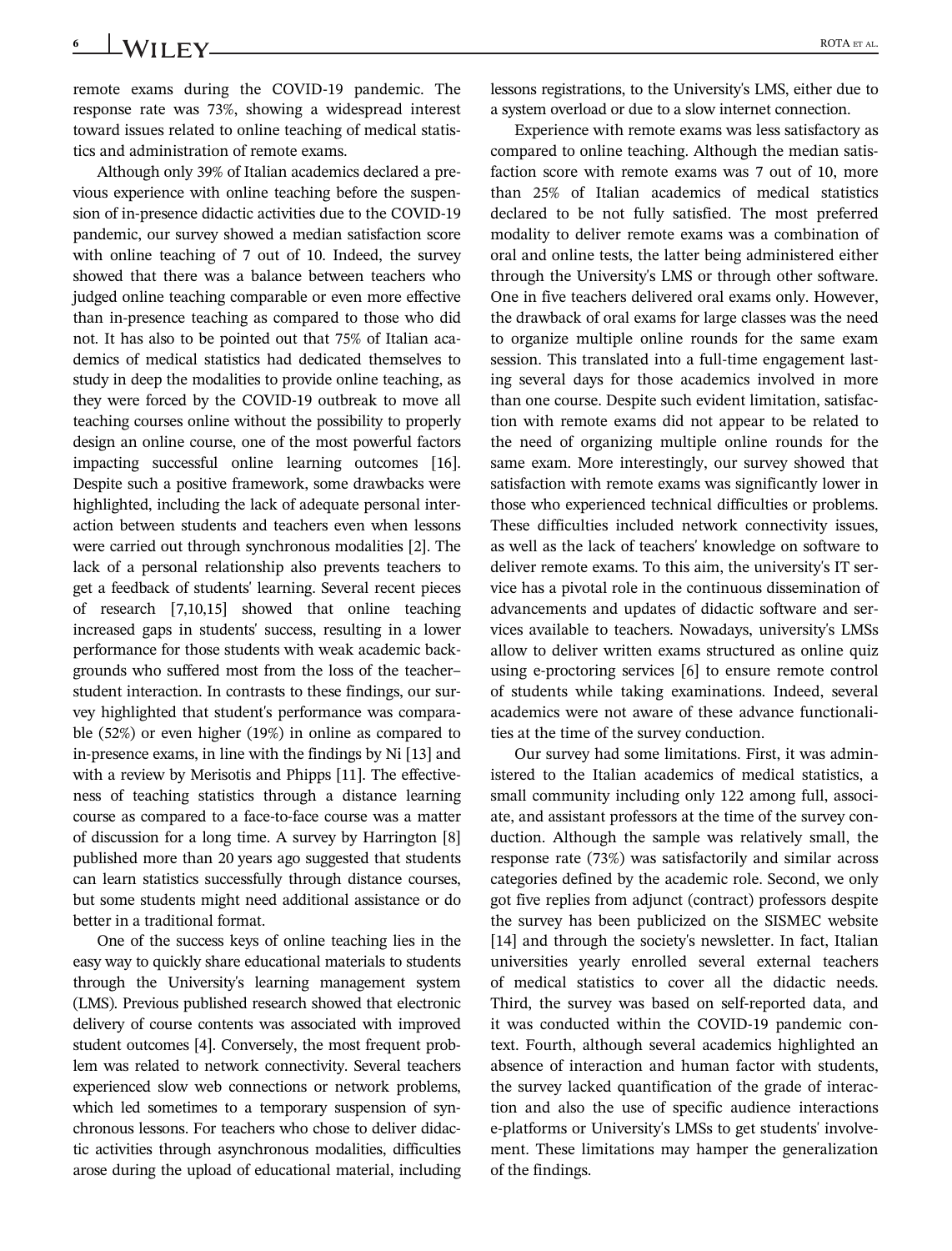Online teaching could have been initially considered only as a rescue modality to deliver educational activities during the COVID-19 pandemic. As written by Gallo et al [5] in a recent report of the Education Committee of the Italian SISMEC, a change of education routines might be perceived as some loss of teacher identity [5]. However, the 61% of Italian academics declared to be favorable to provide online teaching of medical statistics, biostatistics, and epidemiology in the future, with a median perceived effectiveness of at least 7 out of 10. However, this positive view toward online teaching should be interpreted with caution, as it seems clear that technology cannot substitute the human factor [3,4]. Today, 1 year and half after the start of the experience with online teaching in Italian universities, we could state that outcomes will improve over time as faculties and institutions progressively gain more experience. At the same time, we recognize that distance education cannot substitute the unique value of teaching and knowledge exchange that could only be transmitted through a personal interaction between students and teachers. Further research on online teaching, focusing on an adequate engagement of students and their satisfaction, is needed to understand how academics can better provide online course of medical statistics, biostatistics, and epidemiology allowing students to learn best in an online environment. In fact, the perceived good satisfaction of Italian academics of medical statistics in providing online teaching during the COVID-19 outbreak does not necessarily imply an effective online teaching of statistics, but it is a step toward the implementation of online learning of medical statistics into the curriculum.

### ACKNOWLEDGMENTS

We thank all the members of the Education Committee of the Italian Society of Medical Statistics and Clinical Epidemiology (SISMEC) for their helpful comments on the preliminary version of the questionnaire [\(https://www.sismec.](https://www.sismec.info/chi-siamo/commissione-didattica-e-formazione) [info/chi-siamo/commissione-didattica-e-formazione](https://www.sismec.info/chi-siamo/commissione-didattica-e-formazione)).

### CONFLICT OF INTERESTS

The authors have no conflicts of interest to declare.

### DATA AVAILABILITY STATEMENT

Survey data that support the findings of this study are available from the corresponding author upon reasonable request.

### ORCID

Matteo Rota <https://orcid.org/0000-0003-3928-5966> Giulia Peveri  $\blacksquare$  <https://orcid.org/0000-0003-1742-9818> Margherita Fanelli D[https://orcid.org/0000-0002-0128-](https://orcid.org/0000-0002-0128-9745) [9745](https://orcid.org/0000-0002-0128-9745)

Marco BL Rocchi [https://orcid.org/0000-0002-0056-](https://orcid.org/0000-0002-0056-5795) [5795](https://orcid.org/0000-0002-0056-5795)

Claudia Specchia D[https://orcid.org/0000-0002-1443-](https://orcid.org/0000-0002-1443-7874) [7874](https://orcid.org/0000-0002-1443-7874)

### **REFERENCES**

- 1. M. Bączek, M. Zagańczyk-Bączek, M. Szpringer, A. Jaroszyński, and B. Wożakowska-Kapłon, Students' perception of online learning during the COVID-19 pandemic: A survey study of Polish medical students, Medicine (Baltimore) 100(7) (2021), e24821. [https://doi.org/10.1097/MD.0000000000024821.](https://doi.org/10.1097/MD.0000000000024821)
- 2. S. Baum and M. S. McPherson, The human factor: The promise & limits of online education, in Improving teaching: Strengthening the college learning experience, Vol 148, S. Baum and M. S. McPherson, Eds., American Academy of Arts and Sciences, Daedalus, Cambridge, 2019, 235–254. [https://doi.org/10.](https://doi.org/10.1162/dead_e_01757) [1162/dead\\_e\\_01757](https://doi.org/10.1162/dead_e_01757).
- 3. D. U. Bolliger and O. Wasilik, Factors influencing faculty satisfaction with online teaching and learning in higher education, Distance Educ 30(1) (2009), 103–116. [https://doi.org/10.1080/](https://doi.org/10.1080/01587910902845949) [01587910902845949.](https://doi.org/10.1080/01587910902845949)
- 4. C. Dowling, J. M. Godfrey, and N. Gyles, Do hybrid flexible delivery teaching methods improve accounting students' learning outcomes? Acc Educ 12(4) (2003), 373–391. [https://doi.org/10.](https://doi.org/10.1080/0963928032000154512) [1080/0963928032000154512.](https://doi.org/10.1080/0963928032000154512)
- 5. C. Gallo, F. Cavallo, and A. Bossi, Teaching medical statistics to undergraduate medical students: What is taught and what is really useful for a medical professional? A report of the Education Committee of the Italian Society of Medical Statistics and Clinical Epidemiology (SISMEC), Epidemiol Biostat Public Health 16(3) (2019), 1–10.<https://doi.org/10.2427/13205>.
- 6. C. S. Gonzalez-Gonzalez, A. Infante-Moro, and J. C. Infante-Moro, Implementation of E-proctoring in online teaching: A study about motivational factors, Sustainability 12(8) (2020), 3488.<https://doi.org/10.3390/su12083488>.
- 7. K. Hamann, R. A. Glazier, B. M. Wilson, and P. H. Pollock, Online teaching, student success, and retention in political science courses, Eur Political Sci (2020). [https://doi.org/10.1057/](https://doi.org/10.1057/s41304-020-00282-x) [s41304-020-00282-x](https://doi.org/10.1057/s41304-020-00282-x).
- 8. D. Harrington, Teaching statistics: A comparison of traditional classroom and programmed instruction/distance learning approaches, J Soc Work Educ 35(3) (1999), 343–352. [https://](https://doi.org/10.1080/10437797.1999.10778973) [doi.org/10.1080/10437797.1999.10778973.](https://doi.org/10.1080/10437797.1999.10778973)
- 9. Italian Ministry of Education, University and Research. Official database of Italian Academics, April 30, 2020, avilable at <https://cercauniversita.cineca.it/php5/docenti/cerca.php>
- 10. C. H. McLaren, A comparison of student persistence and performance in online and classroom business statistics experiences, Decis Sci J Innov 2(1) (2004), 1–10. [https://doi.org/10.1111/j.](https://doi.org/10.1111/j.0011-7315.2004.00015.x) [0011-7315.2004.00015.x](https://doi.org/10.1111/j.0011-7315.2004.00015.x).
- 11. J. P. Merisotis and R. A. Phipps, What's the difference?: Outcomes of distance vs traditional classroom-based learning, Change 31(3) (1999), 12–17.<https://doi.org/10.1080/00091389909602685>.
- 12. R. W. Morris, Does EBM offer the best opportunity yet for teaching medical statistics? Stat Med 21(7) (2002), 969–977. [https://](https://doi.org/10.1002/sim.1126) [doi.org/10.1002/sim.1126.](https://doi.org/10.1002/sim.1126)
- 13. A. Y. Ni, Comparing the effectiveness of classroom and online learning: Teaching research methods, J Public Aff Educ 19(2) (2013), 199–215. [https://doi.org/10.1080/15236803.2013.12001730.](https://doi.org/10.1080/15236803.2013.12001730)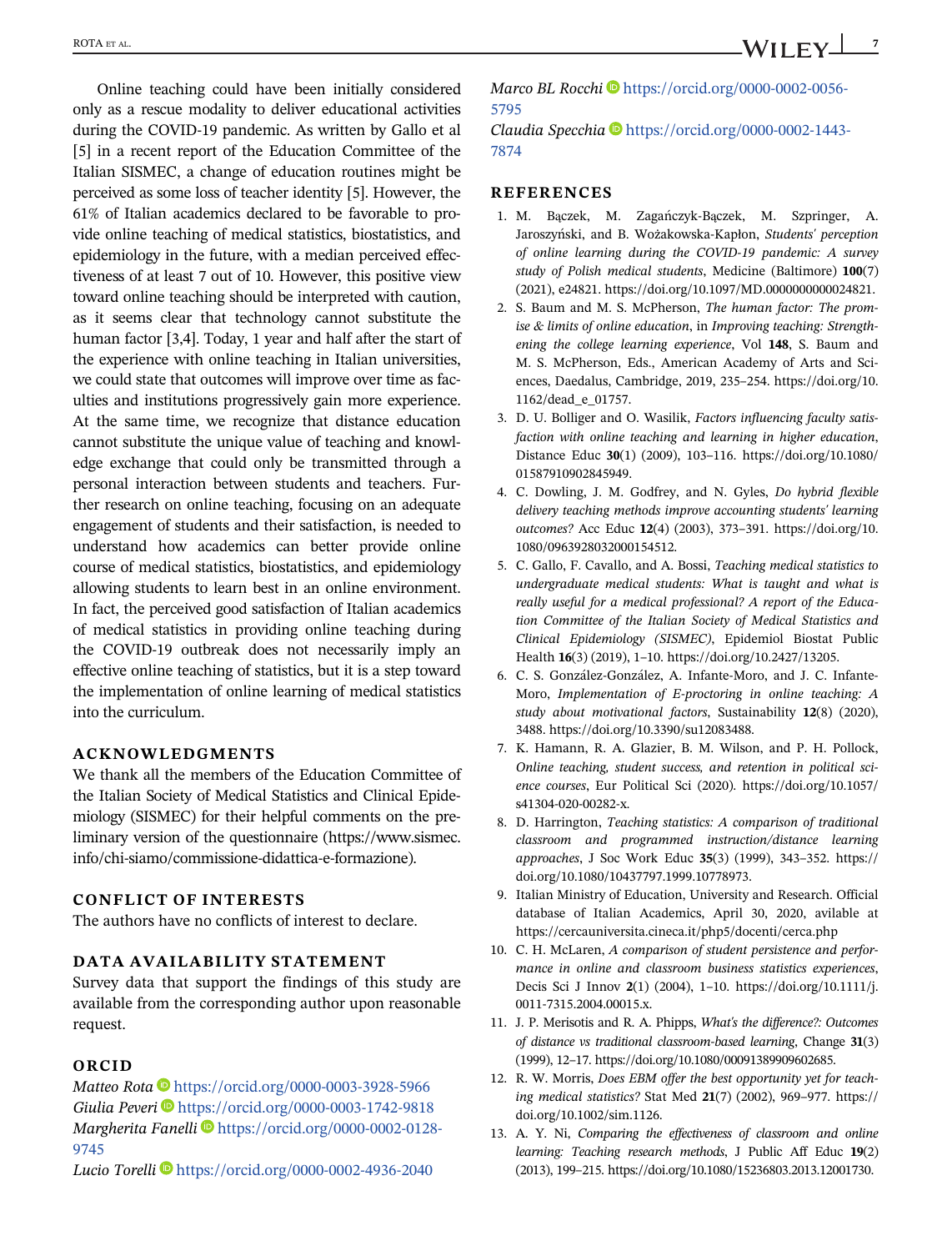- 8 **WILEY** ROTA ET AL.
- 14. Società Italiana di Statistica Medica ed Epidemiologia Clinica (SISMEC). Official website of the SISMEC, May 25, 2020, available at<https://www.sismec.info>
- 15. D. Xu and S. S. Jaggars, Performance gaps between online and face-to-face courses: Differences across types of students and academic subject areas, J High Educ 85(5) (2014), 633–659. [https://](https://doi.org/10.1080/00221546.2014.11777343) [doi.org/10.1080/00221546.2014.11777343](https://doi.org/10.1080/00221546.2014.11777343).
- 16. D. Yang, Instructional strategies and course design for teaching statistics online: Perspectives from online students, Int J Stem Educ 4 (2007), 34. [https://doi.org/10.1186/s40594-017-](https://doi.org/10.1186/s40594-017-0096-x) [0096-x](https://doi.org/10.1186/s40594-017-0096-x).

### SUPPORTING INFORMATION

Additional supporting information may be found online in the Supporting Information section at the end of this article.

How to cite this article: M. Rota, G. Peveri, M. Fanelli, L. Torelli, MBL Rocchi, and C. Specchia, Satisfaction with online teaching of medical statistics during the COVID-19 pandemic: A survey by the Education Committee of the Italian Society of Medical Statistics and Clinical Epidemiology, Teach. Stat. (2021), 1–11. [https://doi.](https://doi.org/10.1111/test.12286) [org/10.1111/test.12286](https://doi.org/10.1111/test.12286)

### APPENDIX

TABLE A1 Descriptive statistics\* of selected items of the survey on online teaching and remote exams administered to the Italian academics of medical statistics in May 2020

| Academic role and demographic data |          |  |  |
|------------------------------------|----------|--|--|
| <b>Number of respondents</b>       | 94       |  |  |
| Academic role                      |          |  |  |
| Full professor                     | 23 (24%) |  |  |
| Associate professor                | 39 (41%) |  |  |
| Assistant professor                | 27 (29%) |  |  |
| Adjunct<br>professor               | 5(5%)    |  |  |
| Age (years)                        |          |  |  |
| $\leq 40$                          | 14 (15%) |  |  |
| $41 - 50$                          | 35 (37%) |  |  |
| 51-60                              | 29 (31%) |  |  |
| $\geq 61$                          | 16(17%)  |  |  |
| Gender                             |          |  |  |
| Female                             | 51 (54%) |  |  |
| Male                               | 43 (46%) |  |  |

### TABLE A1 (Continued)

| Section on online teaching                                                                             |               |  |
|--------------------------------------------------------------------------------------------------------|---------------|--|
| Previous experience <sup>a</sup> with<br>online teaching                                               |               |  |
| N <sub>0</sub>                                                                                         | 57 (61%)      |  |
| Yes                                                                                                    | 37 (39%)      |  |
| Current experience <sup>a</sup> with online teaching                                                   |               |  |
| N <sub>0</sub>                                                                                         | 6(6%)         |  |
| Yes                                                                                                    | 88 (94%)      |  |
| Degree courses within which the academic delivered online<br>teaching <sup>b,c</sup>                   |               |  |
| Single cycle degree in Medicine and Surgery                                                            | 34 (39%)      |  |
| Single cycle degree in Dentistry and Dental<br>Prosthetics                                             | 15 (17%)      |  |
| Bachelor's and master's degrees in Healthcare<br>Professions                                           | 52 (59%)      |  |
| First- and second-level Master degrees, PhD<br>Schools, and Schools of Medical Specialties             | 41 (47%)      |  |
| Other courses                                                                                          | 50 (57%)      |  |
| Number of teaching hours <sup>c</sup>                                                                  |               |  |
| $\leq 50$                                                                                              | 45 (51%)      |  |
| > 50                                                                                                   | 42 (48%)      |  |
| Missing                                                                                                | 1(1%)         |  |
| Median (IQR)                                                                                           | 49 (30-69)    |  |
| Number of online teaching courses <sup>c</sup>                                                         |               |  |
| $\leq$ 2                                                                                               | 51 (58%)      |  |
| >2                                                                                                     | 36 (41%)      |  |
| Missing                                                                                                | 1(1%)         |  |
| Median (IQR)                                                                                           | $2(1-7)$      |  |
| Number of students expected to attend the largest course the<br>academic delivered online <sup>c</sup> |               |  |
| $\leq 100$                                                                                             | 54 (61%)      |  |
| >100                                                                                                   | 32 (36%)      |  |
| Missing                                                                                                | 2(2%)         |  |
| Median (IQR)                                                                                           | $100(50-120)$ |  |
| Online teaching modality <sup>c</sup>                                                                  |               |  |
| Asynchronous                                                                                           | 21 (24%)      |  |
| Synchronous                                                                                            | 31 (35%)      |  |
| Both                                                                                                   | 18 (20%)      |  |
| Mixed                                                                                                  | 18 (20%)      |  |
| Ever experienced technical difficulties with online teaching <sup>c</sup>                              |               |  |
| No                                                                                                     | 69 (78%)      |  |
| Yes                                                                                                    | 19 (22%)      |  |
| Satisfaction with online teaching <sup>c</sup>                                                         |               |  |
| < 7/10                                                                                                 | 22 (25%)      |  |
| $\geq$ 7/10                                                                                            | 66 (75%)      |  |
| Median (IQR)                                                                                           | $7(7-8)$      |  |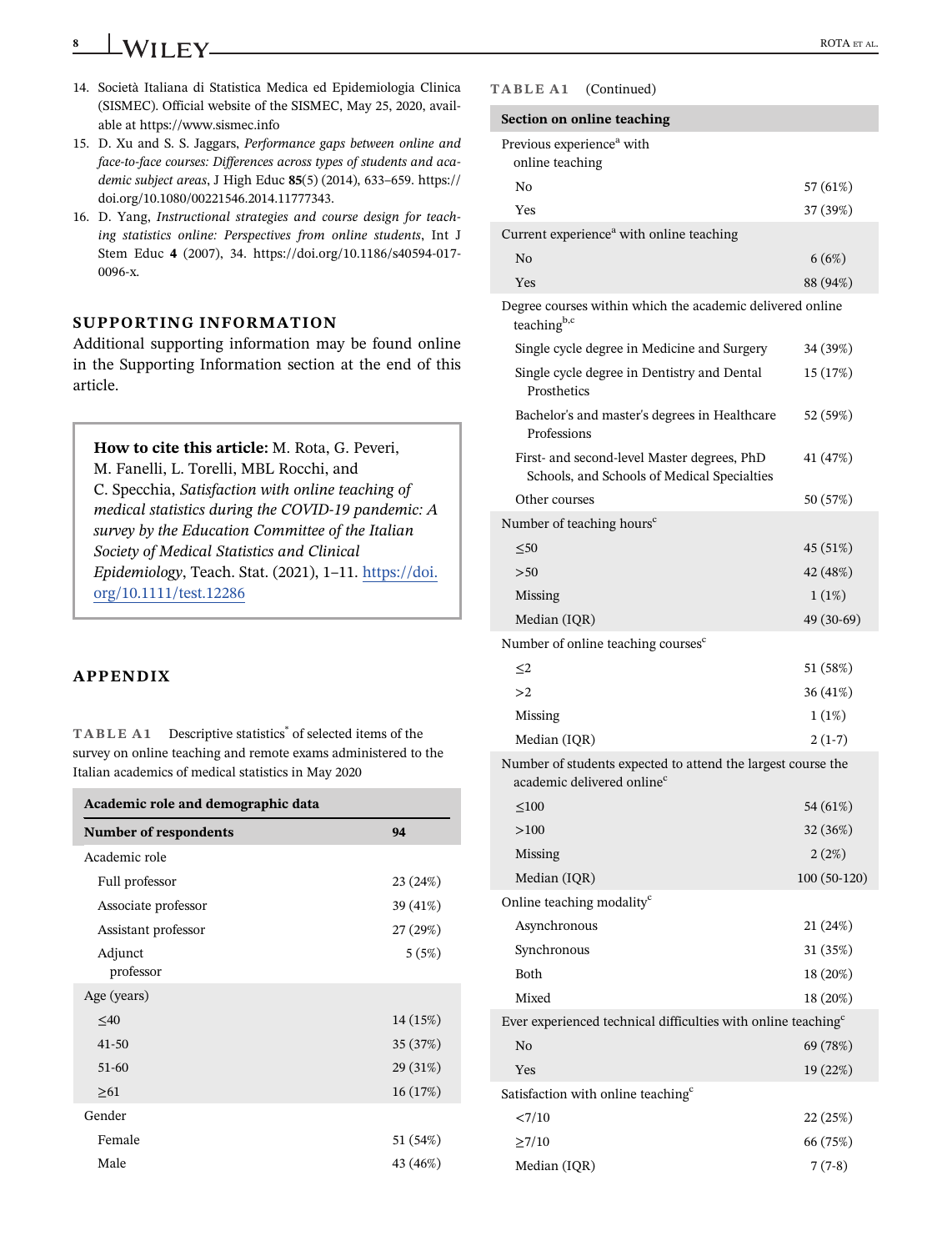### TABLE A1 (Continued)

| Section on online exams                                                |               |  |
|------------------------------------------------------------------------|---------------|--|
| Current experience <sup>a</sup> with online exams                      |               |  |
| N <sub>0</sub>                                                         | 3(3%)         |  |
| Not yet but I will                                                     | 22 (23%)      |  |
| Yes                                                                    | 69 (73%)      |  |
| Students' number to be examined <sup>d</sup>                           |               |  |
| $\leq 100$                                                             | 55 (60%)      |  |
| >100                                                                   | 36 (40%)      |  |
| Median (IQR)                                                           | $100(60-235)$ |  |
| Online exams modality <sup>d</sup>                                     |               |  |
| Oral only                                                              | 20 (22%)      |  |
| Online written only                                                    | 26 (29%)      |  |
| Oral and online written                                                | 37 (41%)      |  |
| Other                                                                  | 8(8%)         |  |
| Need to create multiple rounds for the same exam <sup>d</sup>          |               |  |
| No                                                                     | 29 (32%)      |  |
| Yes                                                                    | 49 (54%)      |  |
| Do not know                                                            | 7(8%)         |  |
| Missing                                                                | 6(7%)         |  |
| Ever experienced technical difficulties with online exams <sup>d</sup> |               |  |
| No                                                                     | 46 (51%)      |  |
| Not yet delivered online exams                                         | 22 (24%)      |  |
| Yes                                                                    | 19 (21%)      |  |
| Missing                                                                | 4(4%)         |  |
| Satisfaction with online exams <sup>d</sup>                            |               |  |
| <7/10                                                                  | 25 (27%)      |  |
| >7/10                                                                  | 40 (44%)      |  |
| Not yet delivered online exams                                         | 22 (24%)      |  |
| Missing                                                                | 4(4%)         |  |
| Median (IQR)                                                           | $7(6-8)$      |  |

\*Percentages may not total 100 due to rounding.

<sup>a</sup> Before the decree of the Presidency of the Council of Ministers of February 23, 2020, and subsequent which has ordered the suspension of in-presence didactic activities.

<sup>b</sup>The sum does not add up to the total since academics generally teach in more than one degree course.

<sup>c</sup>Question to be compiled only by those who provided online teaching following the suspension of in-presence didactic activities due to the decree of the Presidency of the Council of Ministers of February 23, 2020, and later. <sup>d</sup>Question to be compiled only by those who provided or will provide online exams following the suspension of in-presence didactic activities due to the decree of the Presidency of the Council of Ministers of February 23, 2020, and later.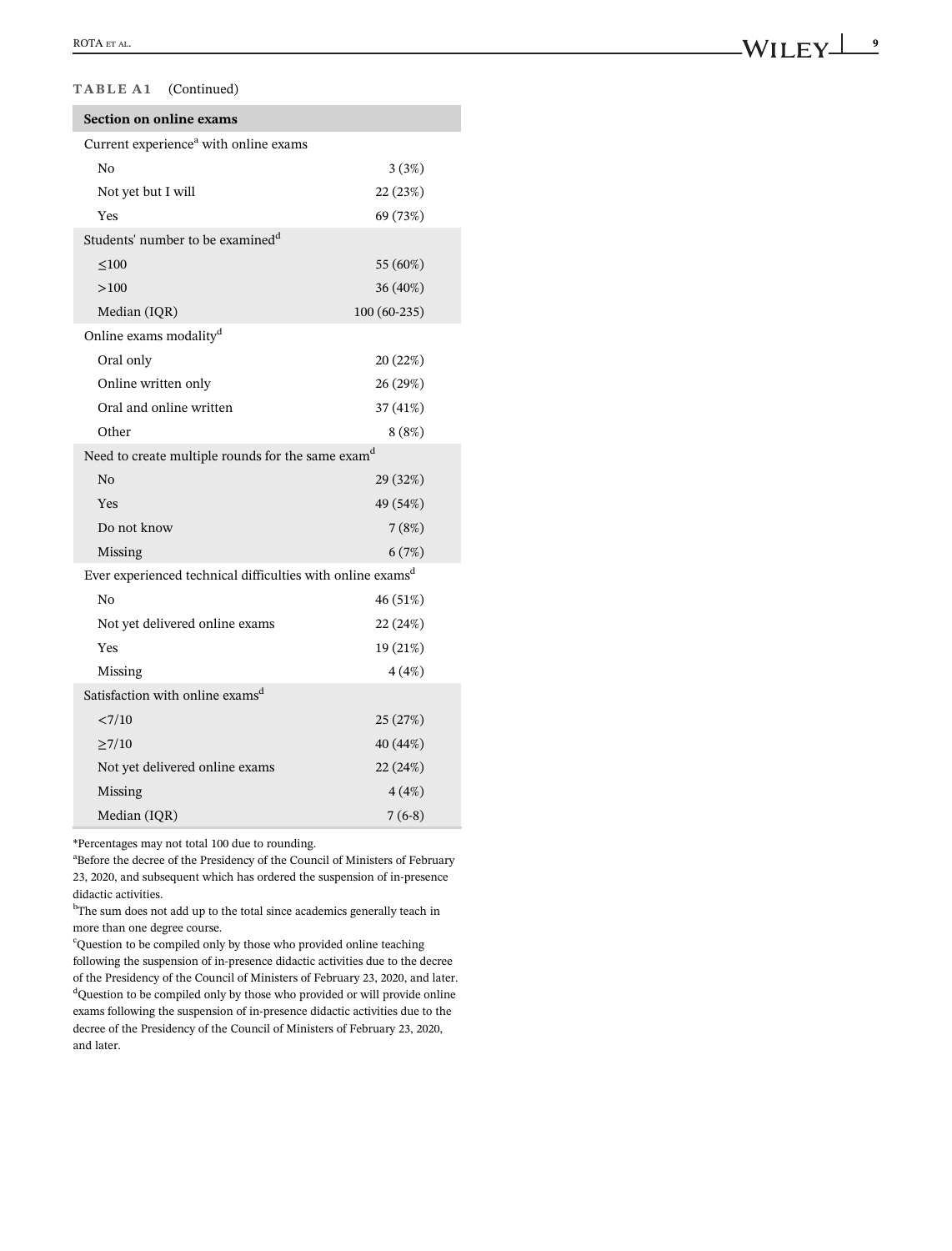|                                                                                  | Fully satisfied <sup>a</sup> with online teaching | RR (95% CI)       | $\boldsymbol{P}$ |
|----------------------------------------------------------------------------------|---------------------------------------------------|-------------------|------------------|
| n                                                                                | 66/88 (75%)                                       |                   |                  |
| Age (years)                                                                      |                                                   |                   | .60              |
| $\leq\!\!40$                                                                     | 8/12(67%)                                         | 1 (Reference)     |                  |
| $41 - 50$                                                                        | 25/33 (76%)                                       | $1.14(0.73-1.77)$ |                  |
| 51-60                                                                            | 20/28 (71%)                                       | $1.07(0.67-1.70)$ |                  |
| $\geq 61$                                                                        | 13/15 (87%)                                       | $1.30(0.83-2.03)$ |                  |
| Gender                                                                           |                                                   |                   | .54              |
| M                                                                                | 32/41 (78%)                                       | 1 (Reference)     |                  |
| F                                                                                | 34/47 (72%)                                       | $0.93(0.73-1.18)$ |                  |
| Academic role                                                                    |                                                   |                   | .91              |
| Assistant professor                                                              | 19/25 (76%)                                       | 1 (Reference)     |                  |
| Associate professor                                                              | 28/36 (78%)                                       | $1.02(0.80-1.29)$ |                  |
| Full professor                                                                   | 15/23 (65%)                                       | $0.90(0.67-1.21)$ |                  |
| Adjunct professor                                                                | $4/4(100\%)$                                      |                   |                  |
| Previous experience with online teaching                                         |                                                   |                   | .53              |
| No                                                                               | 41/53 (77%)                                       | 1 (Reference)     |                  |
| Yes                                                                              | 25/35 (71%)                                       | $0.92(0.72-1.19)$ |                  |
| Teaching hours (number)                                                          |                                                   |                   | .57              |
| ${\leq}50$                                                                       | 33/45 (73%)                                       | 1 (Reference)     |                  |
| >50                                                                              | 33/42 (79%)                                       | $1.07(0.85-1.36)$ |                  |
| Number of online teaching courses                                                |                                                   |                   | .19              |
| $\leq$ 2                                                                         | 36/51 (71%)                                       | 1 (Reference)     |                  |
| >2                                                                               | 29/36 (81%)                                       | $1.17(0.93-1.48)$ |                  |
| Number of students expected to attend the<br>largest course you delivered online |                                                   |                   | .15              |
| $\leq 100$                                                                       | 43/54 (80%)                                       | 1 (Reference)     |                  |
| >100                                                                             | 21/32(66%)                                        | $0.82(0.62-1.10)$ |                  |
| Online teaching modality                                                         |                                                   |                   | .18              |
| Asynchronous                                                                     | 13/21 (62%)                                       | 1 (Reference)     |                  |
| Synchronous                                                                      | 22/31 (71%)                                       | $1.15(0.77-1.72)$ |                  |
| Both                                                                             | 16/18 (89%)                                       | $1.44(0.99-2.09)$ |                  |
| Mixed                                                                            | 15/18 (83%)                                       | $1.35(0.91-2.00)$ |                  |
| Ever experienced technical difficulties with<br>online teaching                  |                                                   |                   | .46              |
| No                                                                               | 53/69 (77%)                                       | 1 (Reference)     |                  |
| Yes                                                                              | 13/19 (68%)                                       | $0.89(0.64-1.24)$ |                  |

Abbreviations: CI, confidence interval; RR, relative risk.

a Satisfaction was defined as a score ≥ 7/10 at the question: "From 1 to 10, how much did you enjoy delivery online teaching?"